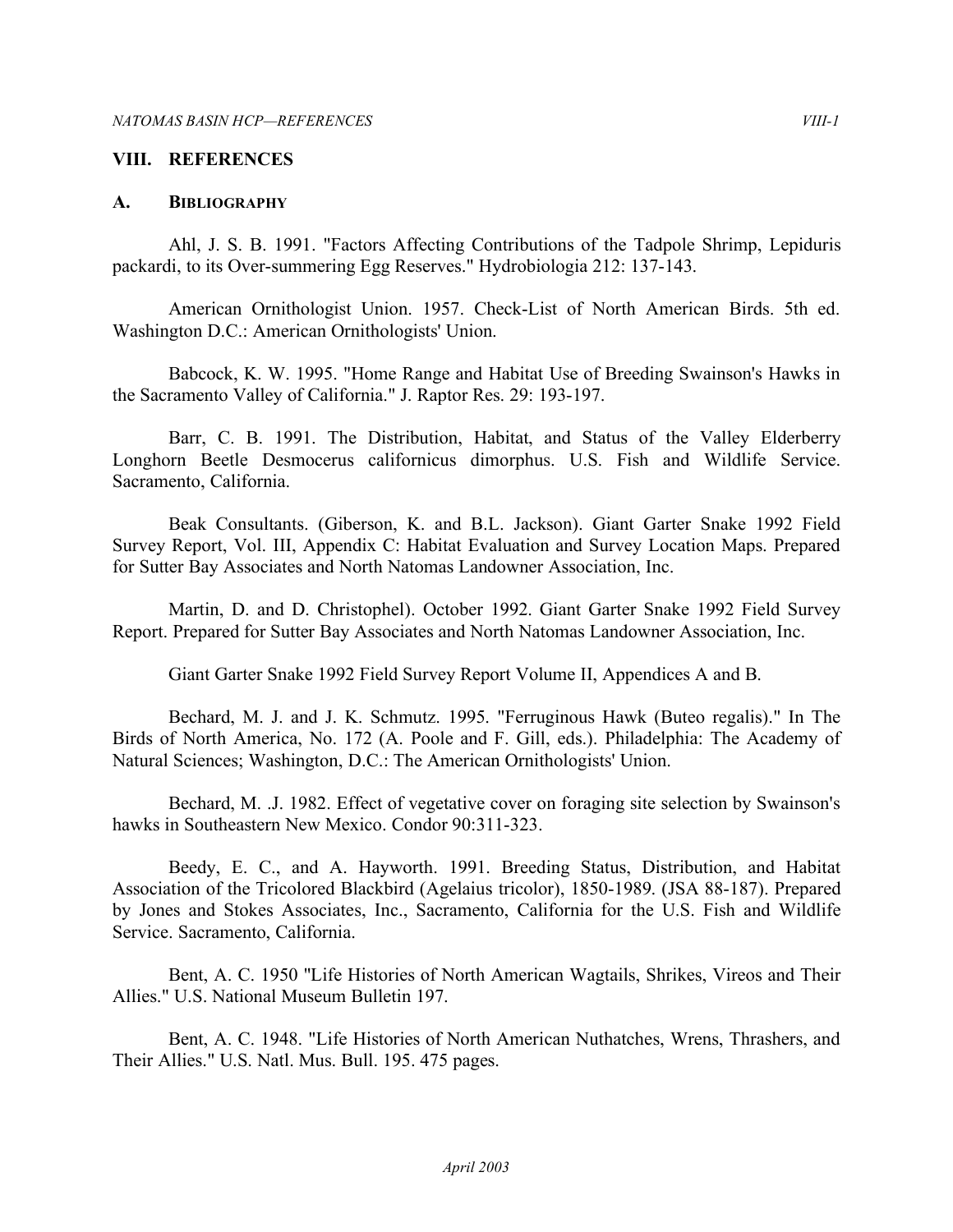Bent, A. C. 1942. "Life Histories of North American Flycatchers, Larks, Swallows, and Their Allies." U.S. Natl. Mus. Bull. 179. 555 pages.

 Bent, A. C. 1938. "Life Histories of North American Birds of Prey." Part 2. U.S. National Museum. Bulletin 170.

 Bent, A. C. 1929. "Life Histories of North American Shorebirds." Part 2. U.S. National Museum Bulletin 146.

 Biosystems Books, Santa Cruz, California. Life on the Edge: A Guide to California's Endangered Natural Resources, Wildlife. 1994.

 Bloom, P. H. 1980. The Status of the Swainson's Hawk in California, 1979. Wildlife Mgmt. Branch, Nongame Wildl. Invest., Job II-8.0. California Dept. Fish and Game. Sacramento, California.

Bloom, Peter. November 1980. The Status of the Swainson's Hawk in California, 1979.

 Bontadelli, Pete. July 2, 1990. Letter to Mr. Raymond Barsh. California Endangered Species Act Consultation for the American River Watershed Investigation, Preliminary Report on Impacts to State-listed Species in the Natomas Portion of the Project.

 Borcalli & Associates. June 1992. North Natomas Landowners Association: North Natomas Comprehensive Drainage Plan Draft.

 Broderick, L. Ryan, Regional Manager, California Department of Fish and Game, Letter to Messrs. Combs, Smith, and Edgar, dated February 28, 1995.

 Brode, John M. and George E. Hansen. January 1992. Status and Future Management of the Giant Garter Snake (Thamnophis gigas) Within the Southern American Basin, Sacramento and Sutter Counties, California. California Department of Fish and Game Inland Fisheries Division Endangered Species Project.

 Brown, N. L., December 1996. Endangered Species Recovery Program. California State University, Stanislaus Foundation Biological Sciences Web Server. Http://arnica.csustan.edu/esrpp/swainson.htm.

CalFlora Database. [Online]. [Accessed 2001, August 10 and 29].

 California Department of Fish and Game (CDFG). 2001. California Natural Diversity Database.

CDFG. 1995. Staff Report on Burrowing Owl Mitigation.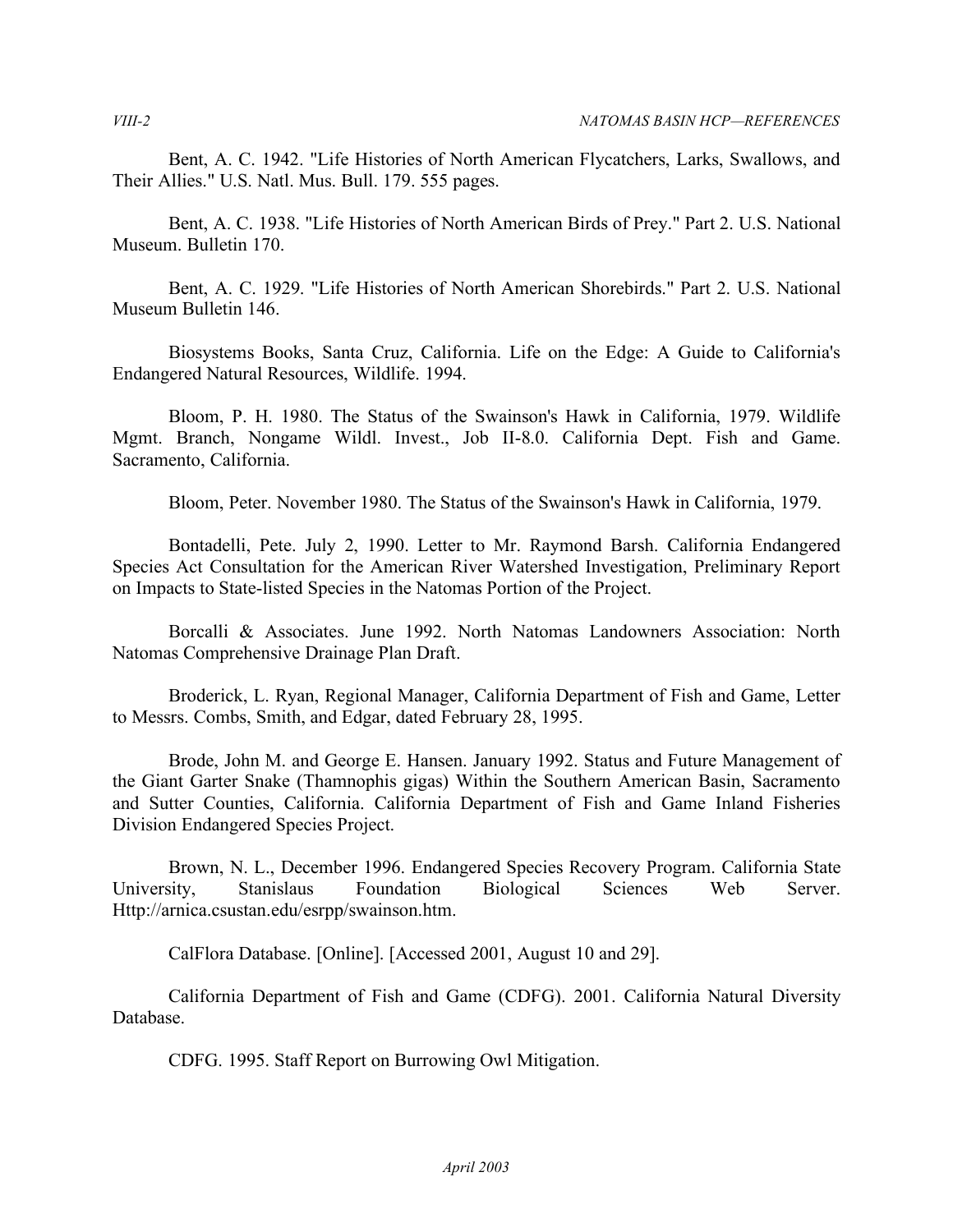CDFG. 1994a. Staff Report Regarding Mitigation for Impacts to Swainson's Hawks (Buteo swainsoni) in the Central Valley of California. Sacramento, California.

 CDFG. 1994b. 1992 Annual Report on the Status of California State-listed Threatened and Endangered Animals and Plants. Sacramento, California.

 CDFG. 1992. 1991 Annual Report on the Status of California State-listed Threatened and Endangered Animals and Plants. Sacramento, California.

CDFG. 1990. California's Wildlife, November

 CDFG. December 22, 1988. Suggested Mitigation for Giant Garter Snake (GGS) Habitat Losses within North Natomas Community Plan Drainage Area.

CDFG. 1992. Conceptual Habitat Suitability Index Model for Swainson's Hawk.

CDFG. 1988. Five-year Status Report for Swainson's Hawk.

 CDFG. 1993. Southern California Coastal Sage Scrub Natural Communities Conservation Plan: Scientific Review Panel, Conservation Guidelines and Documentation. California Department of Fish and Game and the Resources Agency.

 CDFG. January 24, 1994. Revised Draft Mitigation Guidelines for the Giant Garter Snake (Thamnophis gigas).

California Department of Conservation. The Williamson Act 1991-1993 Report.

 California Native Plant Society. February 1994. Inventory of Rare and Endangered Vascular Plants of California. Fifth Edition.

 California Rice Industry Association. California Rice Statistics and related National and International Data. Statistical Report. Third Quarter 1994.

California Rice Promotion Board. 1990. California Rice Industry Economic White Paper.

California Rice Promotion Board. California Rice, Nature's Gift.

 CH2MHill. July 1,2002, Final Report, Natomas Basin Habitat Conservation Plan: Impacts to Proposed Covered Species.

 City of Sacramento Department of Planning and Development. North Natomas Community Plan. May 13, 1986. Amended May 3, 1994. Adopted by City Council Resolution No. 86-348; amended by City Council Resolution No. 94-259.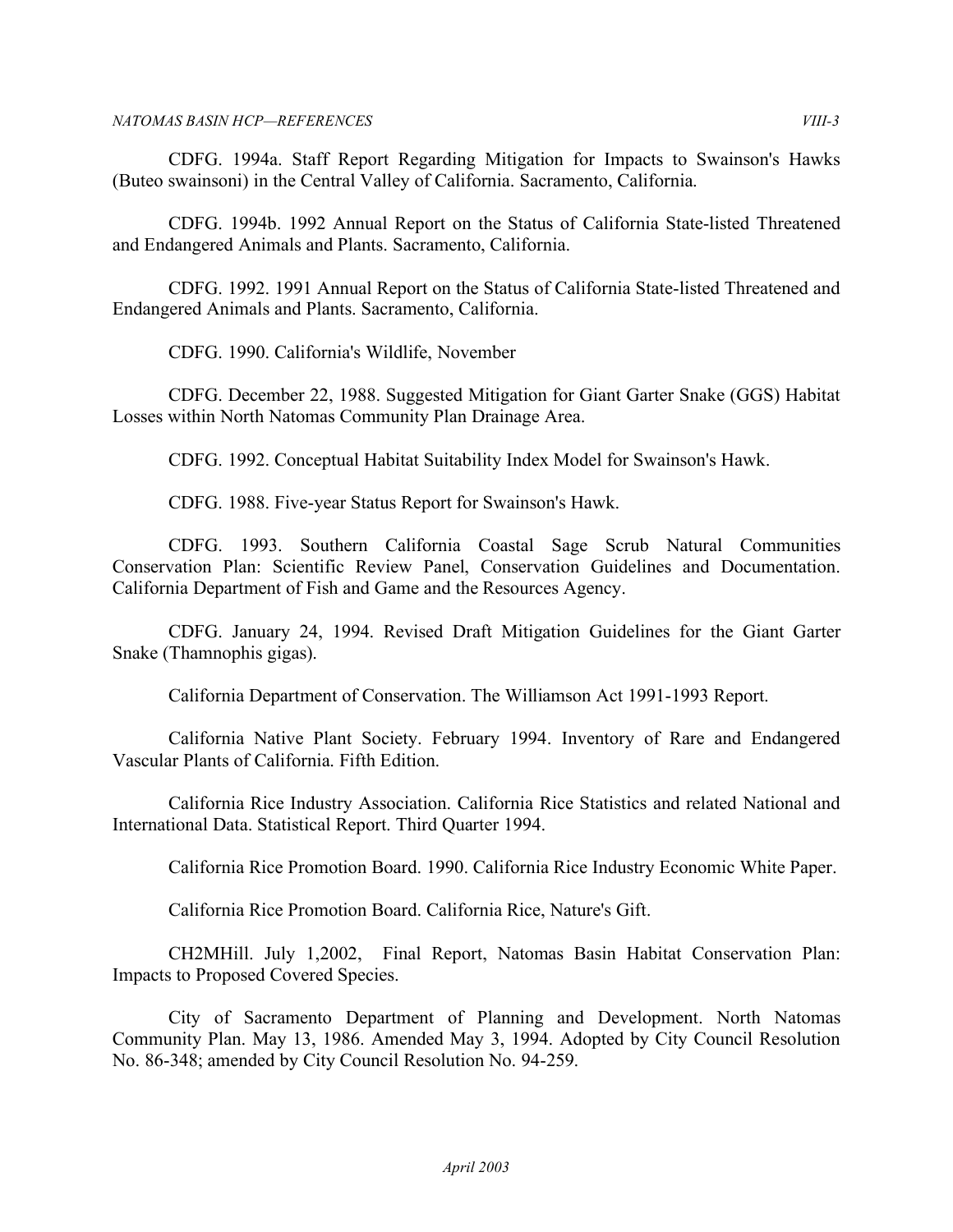City of Sacramento Department of Planning and Development. \_\_\_\_\_\_\_\_. March 1994. Final Supplement to the 1986 North Natomas Community Plan EIR.

 City of Sacramento Department of Planning and Development. \_\_\_\_\_\_\_\_. March 1993. Draft Supplement to the 1986 North Natomas Community Plan EIR.

 City of Sacramento Department of Public Works, Engineering Division. October 22, 1990. Draft - Environmental Impact Report: Natomas West Assessment District Improvements. Contributors: Jones & Stokes Associates, Inc., Omni-Means, Ltd., PAR Environmental Services, Inc., and Peak & Associates, Inc.. State Clearinghouse #89020200.

 City of Sacramento. 1997a. Natomas Basin Habitat Conservation Plan, Sacramento and Sutter Counties, California. Published by City of Sacramento. November.

 City of Sacramento, Planning and Development Department, Environmental Services Division. 1993. Draft Supplement to the 1996 North Natomas Community Plan EIR. State Clearinghouse No. 93012011. Sacramento, California. March.

 City of Sacramento, Department of Utilities. 1996b. Draft EIR for the North Natomas Comprehensive Drainage Plan, Levee Improvements, Canal Widening and Additional Pumping Capacity. State Clearinghouse No. 96042030. Prepared by Jones & Stokes Associates, Inc., Sacramento, California. December.

 City of Sacramento, Department of Planning and Development. 1994a. North Natomas Community Plan. Sacramento, California. Adopted by City Council Resolution No. 94-259, May 3.

 City of Sacramento and U.S. Bureau of Reclamation. 2000. City of Sacramento Fish Screen Replacement Project – Environmental Assessment/Initial Study, Final Report. September. Cleary, E. C., S. E. Wright, and R. A. Dolbeer. 1999. Wildlife Strikes to Civil Aircraft in the United States, 1990-1998. Federal Aviation Administration Wildlife Aircraft Strike Database Serial Report Number 5. November.

County of Sacramento. December 15, 1993. County General Plan.

 County of Sacramento. Ordinance No: SZC 93-0045, Metro Air Park Special Planning Area Zoning Code.

 County of Sutter. October 16, 1992. Exhibit A: Pleasant Grove Water District Boundary Description.

 Cribbs, Hal -- Cribbs and Associates, October 1994. Background Information on the Natomas Basin, Managed Wetlands, and Hunting Programs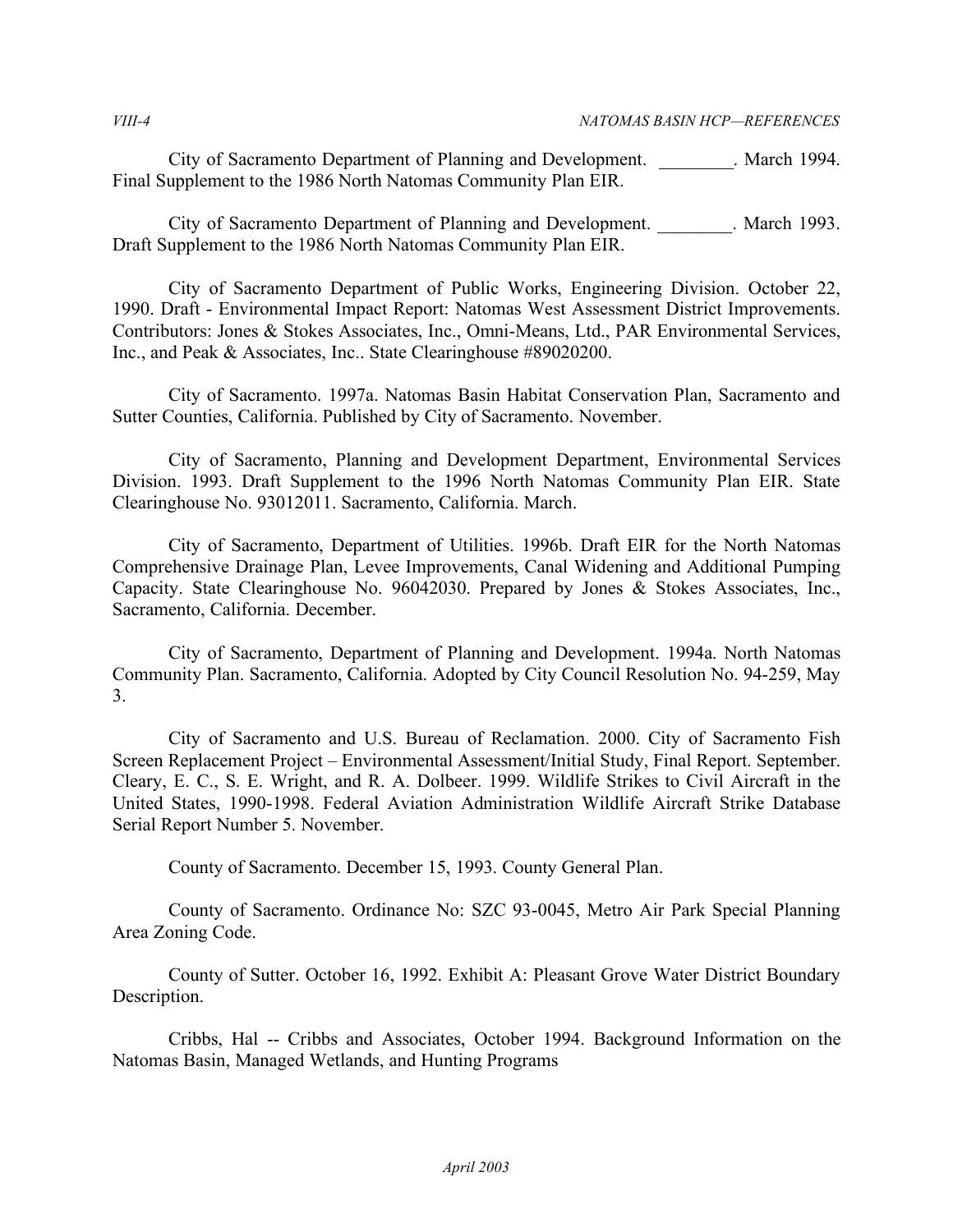DeHaven, Richard L. U. S. Fish and Wildlife Service. June 2000. Breeding Tricolored Blackbirds in the Central Valley, California: A Quarter-Century Perspective

 Dodge, Donald M. May 27, 1993. Letter to Jerry Mensch. Approval of Giant Garter Snake Mitigation Plan for the City's San Juan Canal and Pump Station Drainage Project.

 EIP Associates. February 13, 1992. SAFCA. Swainson's Hawk and Giant Garter Snake Draft Habitat Conservation Plan, Briefing Packet. Presentation to SAFCA Board of Directors.

 \_\_\_\_\_\_\_\_. February 1992. Executive Summary: Sacramento Area Flood Control Agency; Swainson's Hawk Giant Garter Snake Draft Habitat Conservation Plan.

 \_\_\_\_\_\_\_\_. February 1992. Sacramento Area Flood Control Agency/Draft: Swainson's Hawk and Giant Garter Snake Habitat Conservation Plan.

 Eckert, A. W. 1981. The Wading Birds of North America (North of Mexico). Garden City, New York: Doubleday and Company, Inc.

 Economic & Planning Systems, Economic Analysis of Natomas Basin Habitat Conservation Plan, Draft Report, November 23, 1994, Final Report, March 8, 1994. Revised Report, August 11, 1995.

 Economic & Planning Systems, Economic Analysis of Natomas Basin Habitat Conservation Plan, Final Report, March 12, 2002, EPS # 10365.

 Economic & Planning Systems, Fee Reports -: NBHCP Fee Update -- 2002; EPS #12461, April 25, 2002

 Eng, L. L., D. Belk, and C. H. Eriksen. 1990. "California Anostraca: Distribution, Habitat and Status." Journal of Crustacean Biology 10 (2): 247-277.

 Estep, J. A. 1984. Diurnal Raptor Eyrie Monitoring Program. (Project W-65-R-1, Job No. 11-2.0). California Department of Fish and Game, Nongame Wildlife Investigations. Sacramento, California.

 Estep, James A. 1989. Biology, Movements, and Habitat Relationships of the Swainson's Hawk in the Central Valley of California, 1986-87. California Department of Fish and Game, Nongame Bird and Mammal Section Report.

 Estep, James A. Nesting Swainson's Hawks in the Natomas Basin Habitat Conservation Plan Area 2000 Annual Survey Results. Swainson's Hawk Technical Advisory Committee. September 2000.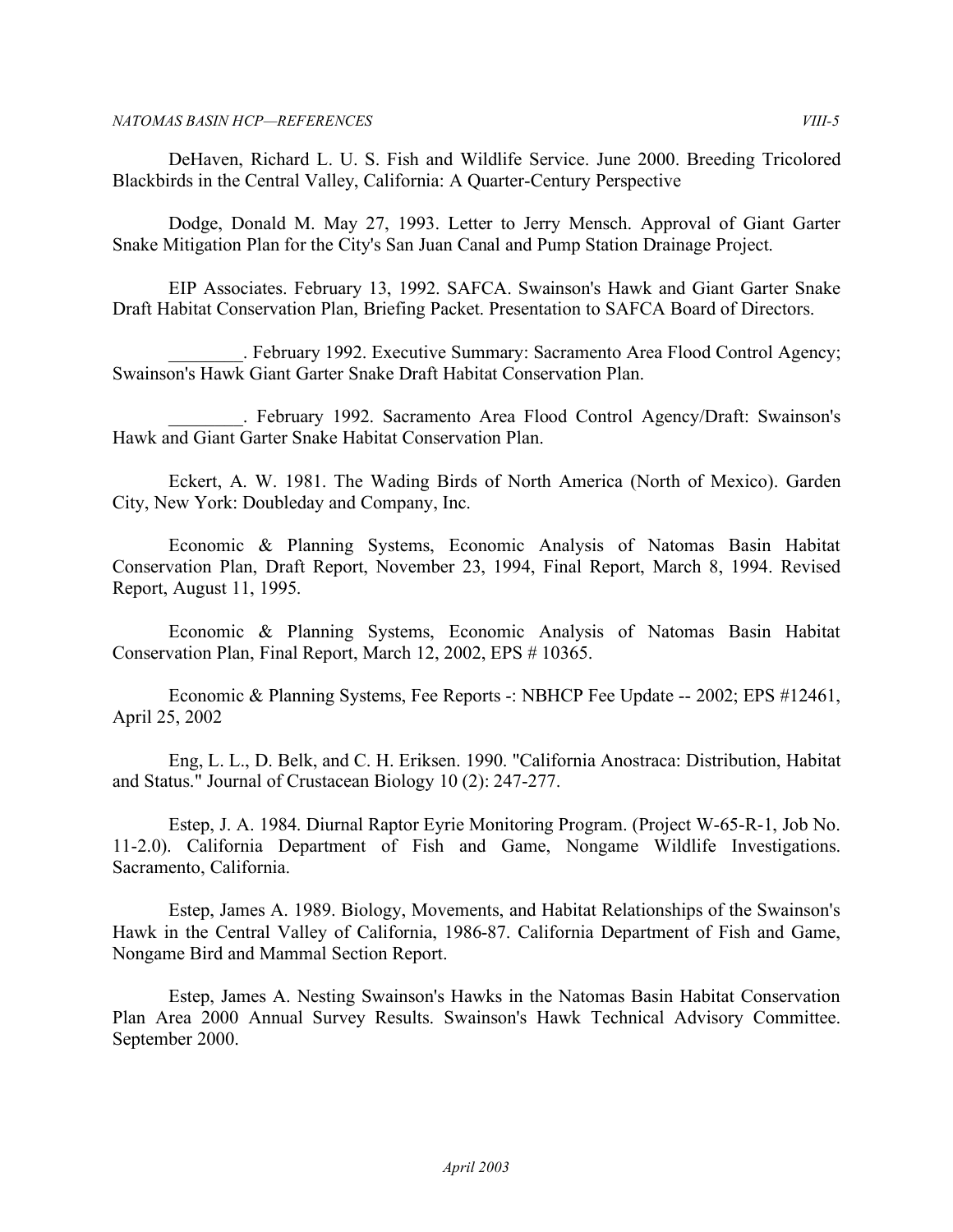Estep, James A. Nesting Swainson's Hawks in the Natomas Basin Habitat Conservation Plan Area 2000 Annual Survey Results. Swainson's Hawk Technical Advisory Committee. 2001.

 Federal Aviation Administration. 1997. Subject: hazardous wildlife attractants on or near airports. Advisory Circular dated May 1, 1997. 10 pp. plus appendix.

 Fredrickson, L. H. and B. D. Dugger. Management of Wetlands at High Altitudes in the Southwest. The School of Natural Resources, University of Missouri. October 1993.

 Fitch, H. S. 1940. "A Biogeographical Study of the Ordinoides Artenkreis of Garter Snakes (genus Thamnophis)." University of California Publications in Zoology, 44 (1): 1-50 + plates.

 Fugro-McClelland (West), Inc. May 1993. Final Environmental Impact Report for the Revised Natomas Area Flood Control Improvement Project. Project No. 9351-8507. Prepared for Sacramento Area Flood Control Agency.

 \_\_\_\_\_\_\_\_. March 1993. Volume I Final Environmental Impact Report for The Metropolitan Airport/Vicinity Special Planning Area General Plan Amendment and Rezone. No. 89-GPB-ZOB-0781. (Vol. I: Final EIR; Vol. II: Appendices). State Clearinghouse No. 92032074. Prepared for the County of Sacramento Department of Environmental Review and Assessment.

 \_\_\_\_\_\_\_\_. March 1993. Volume II Final Environmental Impact Report for The Metropolitan Airport/Vicinity Special Planning Area General Plan Amendment and Rezone No. 89-GPB-ZOB-0781. (Vol. I: Final EIR; Vol. II: Appendices). State Clearinghouse No. 92032074. Prepared for the County of Sacramento Department of Environmental Review and Assessment.

Gaines, D. 1974. "The Birds of Yolo." California Syllabus. Oakland.

 Garrett, K., and J. Dunn. 1981. "Birds of Southern California." Los Angeles Audubon Society.

 Gibbs, J. P., F. A. Reid, and S. M. Melvin. 1992. "Least Bittern (Ixobrychus exilis)." In The Birds of North America, No. 17 (A. Poole and F. Gill, eds.). Philadelphia: The Academy of Natural Sciences; Washington, D.C.: The American Ornithologists' Union.

 Grinnell, J., and Miller, A. H. 1944. "The Distribution of the Birds of California." Pacific Coast Avifauna No. 27.

 Hall, Thomas (U.S. Department of Agriculture, Animal and Plant Health Inspection Service, Animal Damage Control). January 1996. Sacramento International Airport Wildlife Hazard Management Plan. Sacramento County Department of Airports.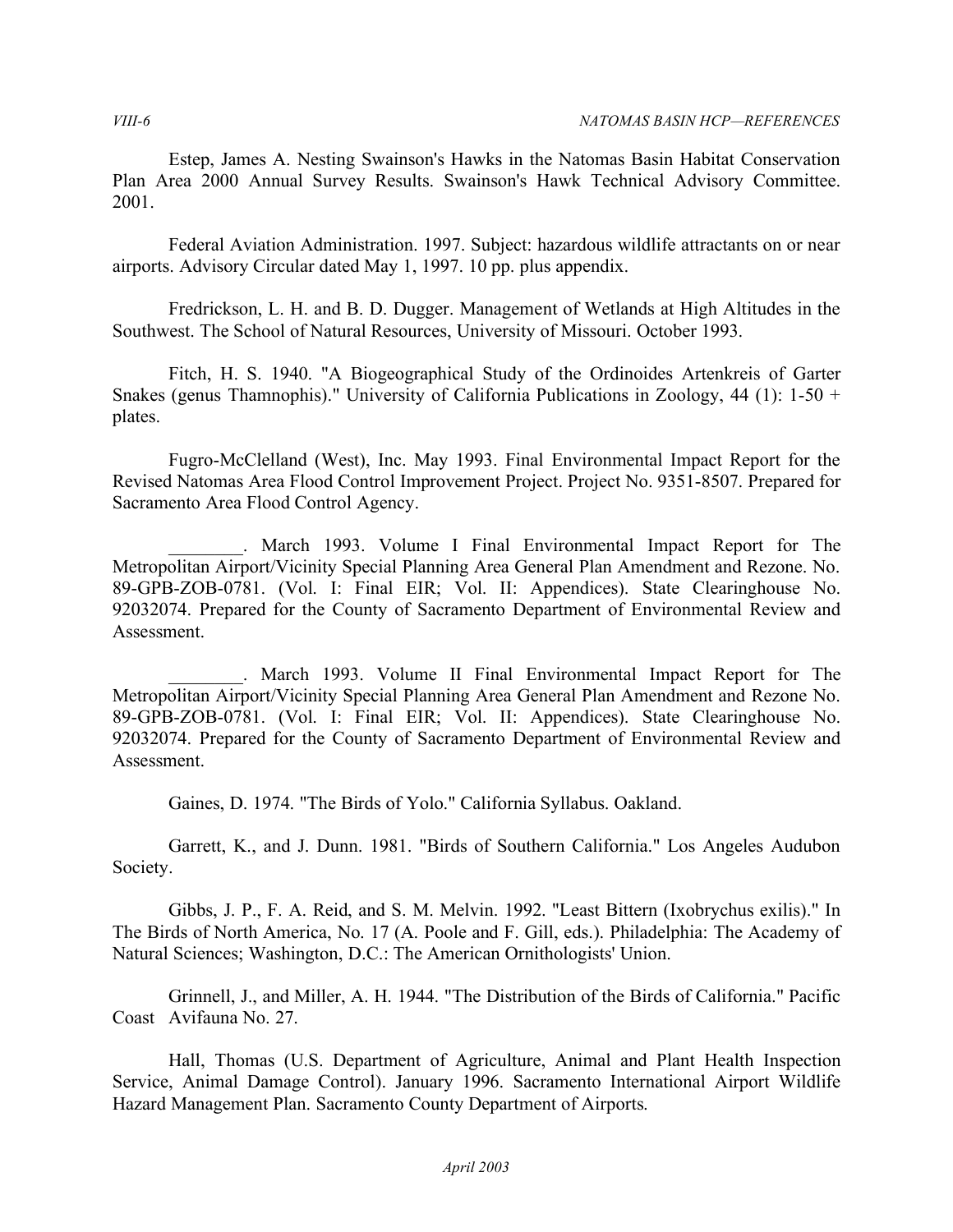Hansen, G. E. 1993. Survey and Analysis of the Giant Garter Snake (Thamnophis couchii gigas), the Western Pond Turtle (Clemmys marmorata), the California Red-legged Frog (Rana aurora draytoni), and the Foothill Yellow-legged frog (Rana boylei) in the Bear Creek Unit of the Merced County Streams Project, California. (Contract Purchase Order No. DACW05-92-P1766). Prepared for the U.S. Army Corps of Engineers. Sacramento, California.

 Hansen, R. W. 1980. Western Aquatic Garter Snakes in Central California: An Ecological and Evolutionary Perspective. MA Thesis. California State University, Fresno, California. 78 pages.

 Hansen, George E. and John M. Brode. 1992a. Results of Relocating Canal Habitat of the Giant Garter Snake (Thamnophis gigas) During Widening of State Route 99/70 in Sacramento and Sutter Counties, California. Final Report for Caltrans Interagency Agreement 03E325 (FG7550) (FY 87/88-91/92).

 Hansen, George E. and John M. Brode. 1992b. An Evaluation of the Time and Conditions Required for Newly Constructed Waterways to Become Suitable Habitat for the Giant Garter Snake (Thamnophis gigas). Unpubl. Rep. dated May 1992. 33 pp. plus appendices.

 Hansen, George E. 1988. Review of the status of giant garter snake and its supporting habitat during 1986-1987.

 Hansen, George E. and John M. Brode. 1980. Status of the giant garter snake, Thamnophis gigas (Fitch). California Department of Fish and Game, Inland Fisheries Endangered Species Program. Special Publication 80-5 dated September 1980.

 Haug, E. A., B. A. Millsap, and M. S. Martell. 1993. "Burrowing Owl (Speotyto cunicularia)." In The Birds of North America, No. 61. Eds. A. Poole and F. Gill. Philadelphia: The Academy of Natural Sciences; Washington, D.C.: The American Ornithologists' Union.

 Helm, B. P. 1998. "Biogeography of Eight Large Brachiopods Endemic to California." In Ecology, Conservation, and Management of Vernal Pool Ecosystems, eds. C. W. Witham, E. T. Bauder, D. Balk, W. R. Ferren Jr., and R. Ornduff, Pp 124-139. Sacramento: California Native Plant Society.

 Heitmeyer, M.E., California Waterfowl Association, Sacramento, CA. May 1989. Agriculture/Wildlife Enhancement in California: The Central Valley Habitat Joint Venture.

 Hickman, James. 1990. The Jepson Manual Higher Plants of California. University of California Press.

 Holland, D. C., and R. B. Bury. Status of the Western Pond Turtle (Clemmys marmorata) in 1991. Prepared for presentation at the Western Section, Wildlife Society 1992 annual meeting in San Diego, California. February 5-8, 1992.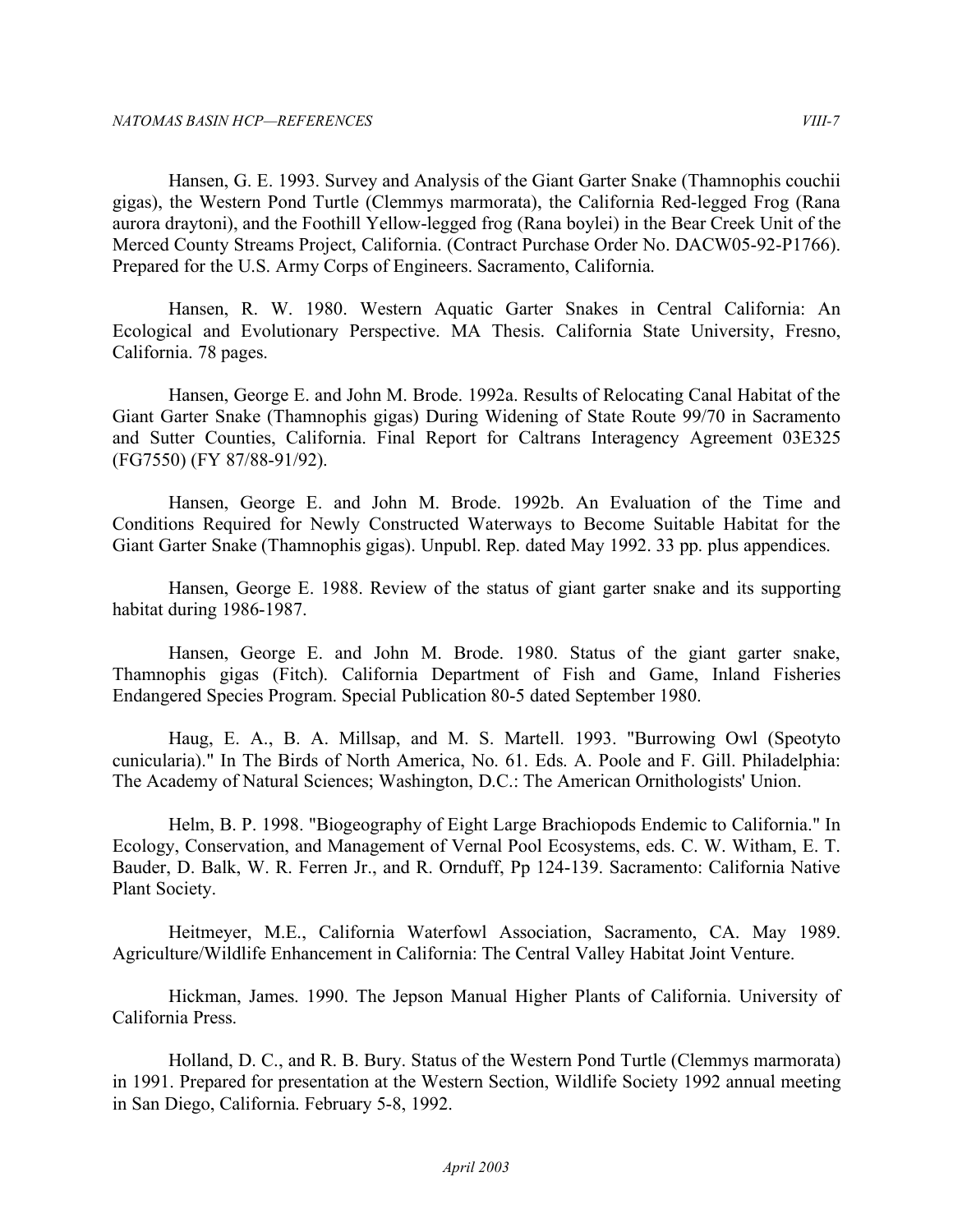Holt, D. W. and S. M. Leasure. 1993. "Short-Eared Owl (Asio flammeus)." In The Birds of North America, No. 62 (A. Poole and F. Gill, eds.). Philadelphia: The Academy of Natural Sciences; Washington, D.C.: The American Ornithologists' Union.

 James, A. H. 1977. "Sandhill Cranes Breeding in Sierra Valley, California." Western Birds 8: 159-160.

Jennings, M. R., and M. P. Hayes. 1994. Amphibian and Reptile Species of Special Concern in California. California Department of Fish and Game, Inland Fisheries Division. Rancho Cordova, CA.

 Johnsgard, P.A. 1990. Hawks, eagles, and falcons of North America. Smithsonian Institution Press, Washington, DC

 Kaufman, K. 1996. Lives of North American Birds. Haughton Mifflin Company, Boston, MA. 675 pages.

 Kelly, J. R., M. K. Laubhan, F. A. Reid, J. S. Wortham, and L. H. Fredrickson, in Waterfowl Management Handbook, Leaflet 13.4.8. Options for Water-level Control in Developed Wetlands. 1993.

 Kennedy, E. D. and D. W. White. 1997. "Bewick's Wren (Thryomanes bewickii)." In The Birds of North America, No. 315 (A. Poole and F. Gill, eds.). Philadelphia: The Academy of Natural Sciences; Washington, D.C.: The American Ornithologists' Union.

 Leidy, G.R. October 1992. (Pacific Environmental Consultants). Ecology, Status and Management of the Giant Garter Snake (Thamnophis gigas). Prepared for Sutter Bay Associates and the North Natomas Landowners Association, Inc.

 May and Associates. 2001. Biological Resource Mapping of the Natomas Basin. Prepared for City of Sacramento, NPDS Department. Sacramento, California. August.

 McCaskie, G., P. De Benedictis, R. Erickson, and J. Morlan. 1979. Birds of Northern California, an Annotated Field List. 2nd ed. Golden Gate Audubon Society, Berkeley.

 Metro Air Park Property Owners Association. 2000. Draft Habitat Conservation Plan for the Metro Air Park Project in the Natomas Basin, Sacramento County, California. Prepared by Metro Air Park Property Owners' Association. Palo Alto, California. November.

 Miller, M.R., Sharp, D.E., Gilmer, D.S. (California Department of Fish and Game), and Mulvaney, W.R. (U.S. Fish and Wildlife Service). March 1989. Rice Available to Waterfowl in Harvested Fields in the Sacramento Valley, California. California Department of Fish and Game # 75(2):113-123, 1989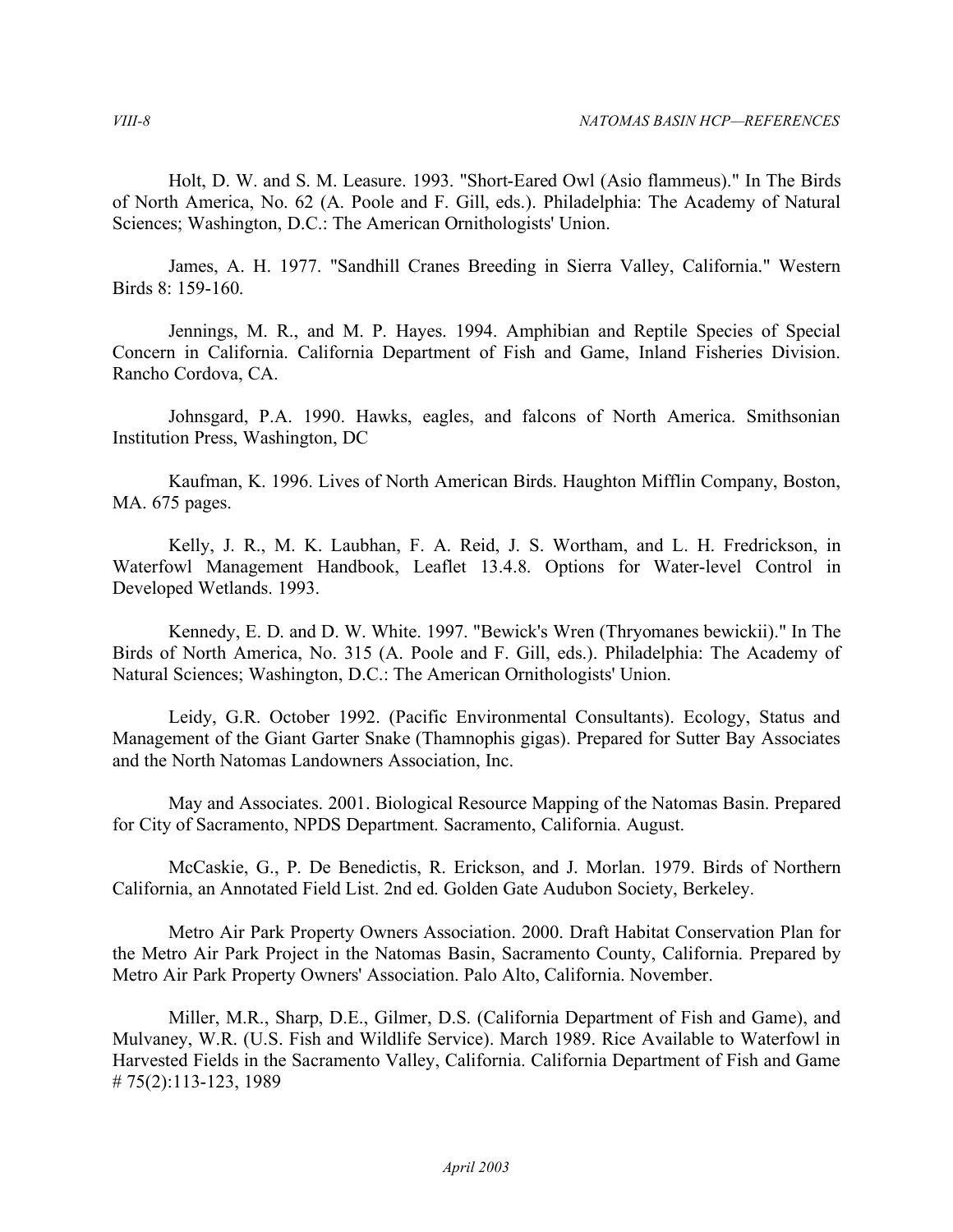Moyle, P.B. and E.D. Wikramanayake. October 1989. Fish Species of Special Concern of California. Department of Wildlife & Fisheries Biology, University of California, Davis. Final Report Submitted to the State of California, The Resources Agency, Department of Fish and Game, Inland Fisheries Division, Rancho Cordova. Contract No. 7337.

 Natomas Basin Conservancy. 2000. Site-specific Management Plans for the Natomas Basin Conservancy's Mitigation Lands, Sacramento and Sutter Counties, California. Prepared by Wildlands, Inc., Citrus Heights, California for The Natomas Basin Conservancy, Sacramento, California. July.

New, Ilson. 1995. Set Wings, Inc., Letter to Harold C. Cribbs, dated January 11, 1995.

 Nussbaum, R. A., E. D. Brodie, Jr., and R. M. Storm. 1983. Amphibians and Reptiles of the Pacific Northwest. Moscow, ID: University of Idaho Press.

 Pacific Environmental Consultants. 1992. Ecology, Status and Management of the Giant Garter Snake (Thamnophis gigas).

 \_\_\_\_\_\_\_\_. March 11, 1994. Letter to U.S. Army Corps of Engineers Regulatory Branch (Attn: Tom Kavanaugh). Subject: "Endangered Species Act Consultation on the Revised Natomas Area Flood Control Improvement Project (PN 199200719) in Sacramento and Sutter Counties, California."

 The Planning Center. July 31, 1991. South Sutter County General Plan Amendment Draft Environmental Impact Report. SCH. No. 90030904. Prepared for Sutter County Planning Department. Contact: Peter Bridges.

 Remson, Jr., J. V. 1978. Bird Species of Special Concern in California. California Department of Fish and Game, Sacramento. Wildlife Management Administration. Report No. 78-1.

 Ryder, R. R. and D. E. Manry. 1994. "White-faced Ibis (Plegadis chihi)." In The Birds of North America, No. 130 (A. Poole and F. Gill, eds.). Philadelphia: The Academy of Natural Sciences; Washington, D.C.: The American Ornithologists' Union.

 Sacramento County. 2000. Draft EIR for the General Plan Amendment for Long-term Planning in North Natomas or Other Appropriate Areas. State Clearinghouse No. 1999022071. Prepared by County of Sacramento, Department of Environmental Review and Assessment. Sacramento, California. November.

 Sacramento County Airport System (SCAS). 2001. Response to Notice of Preparation of Environmental Impact Statement/Environmental Impact Report (EIR/EIS) for the Natomas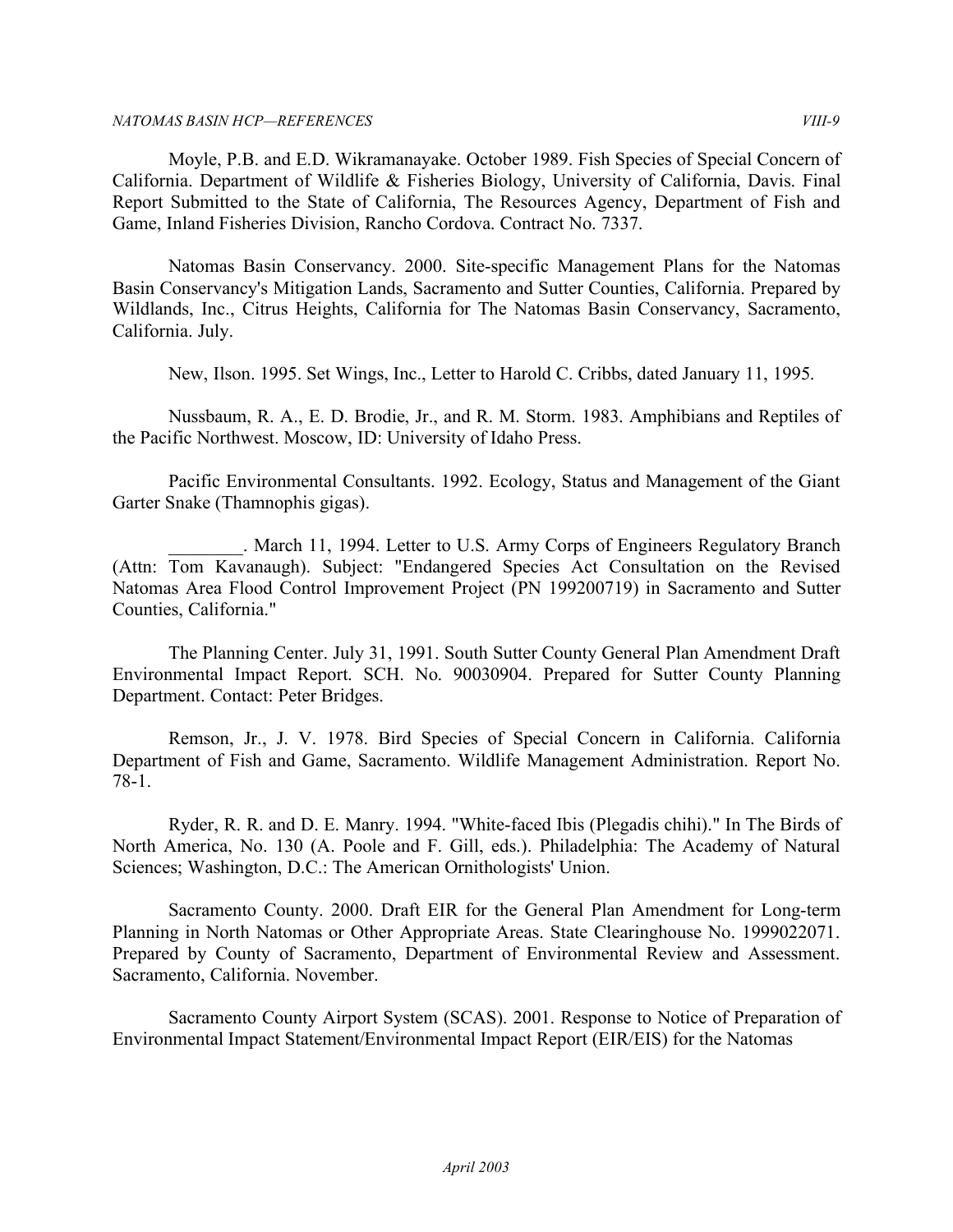Schaaf & Wheeler, Consulting Civil Engineers. February 1994. Reconnaissance-Level Report: South Sutter County Flood Control Alternatives. Prepared for Sacramento Area Flood Control Agency.

 Schlorff, R. W., and P. H. Bloom. 1984. "Importance of Riparian Systems to Nesting Swainson's Hawks in the Central Valley of California." In California Riparian Systems - Ecology, Conservation, and Productive Management. (R. E. Warner and K. M. Hendrix, eds.) Berkeley: University of California Press. 612-618.

 Shuford, W. D., C. M. Hickey, R. J. Safran, and G. W. Page. 1996. "A Review of the Status of White-Faced Ibis in Winter in California." Western Birds. 27: 169-196.

 Skinner, Mark W., and Bruce M. Pavlic. 1994. Inventory of Rare and Endangered Vascular Plants of California. 5th ed. California Native Plant Society. [6th ed., electronic update.]

 Smith, E. L., and K. C. Kruse. 1992. "The Relationship Between Land-use and the Distribution and Abundance of Loggerhead Shrikes in South-central Illinois." Journal of Field Ornithology 63:420-427.

 Smith, Richard, Deputy Director, Fish and Wildlife Service, Memorandum to Regional Directors 1, 2, 3, 4, 5, 6, and 7 and Assistant Director of Ecological Services, dated September 14, 1994

 Smith, W. David, Rollins, Glenn L., and Shinn, Richard L. A Guide to Wetland Habitat Management in the Central Valley. A Cooperative Effort. California Department of Fish and Game and California Waterfowl Association.

 Stebbins, R. C. 1972. California Amphibians and Reptiles. Berkeley, CA: University of California Press.

 Stone, R. D., W. B. Davilla, D. W. Taylor, G. L. Clifton, and J. C. Stebbins. 1988. Status Survey of the Grass Tribe Orcuttieae and Chamaesyce hooverii (Euphorbiacea) in the Central Valley of California. Biosystems Analysis, Inc. Tiburon, California. Prepared for the U.S. Fish and Wildlife Service, Endangered Species Office. Sacramento, California.

 Strong, M.A. March 1991. Prepared by the Department of the Interior, U.S. Fish and Wildlife Service, Region 1, Sacramento, California. Environmental Assessment/ Proposed, North Central Valley Wildlife Management Area: Tehama, Butte, Clenn, Colusa, Yuba, Sutter, Placer, Yolo, Solano, Contra Costa, and San Joaquin Counties, California, a component of the North American Waterfowl Management Plan's Central Valley Habitat Joint Venture.

 Sutter County Community Services Department. October 2001. Draft Environmental Impact Report. SCH. No. 2001032086. Contact: Tom Last.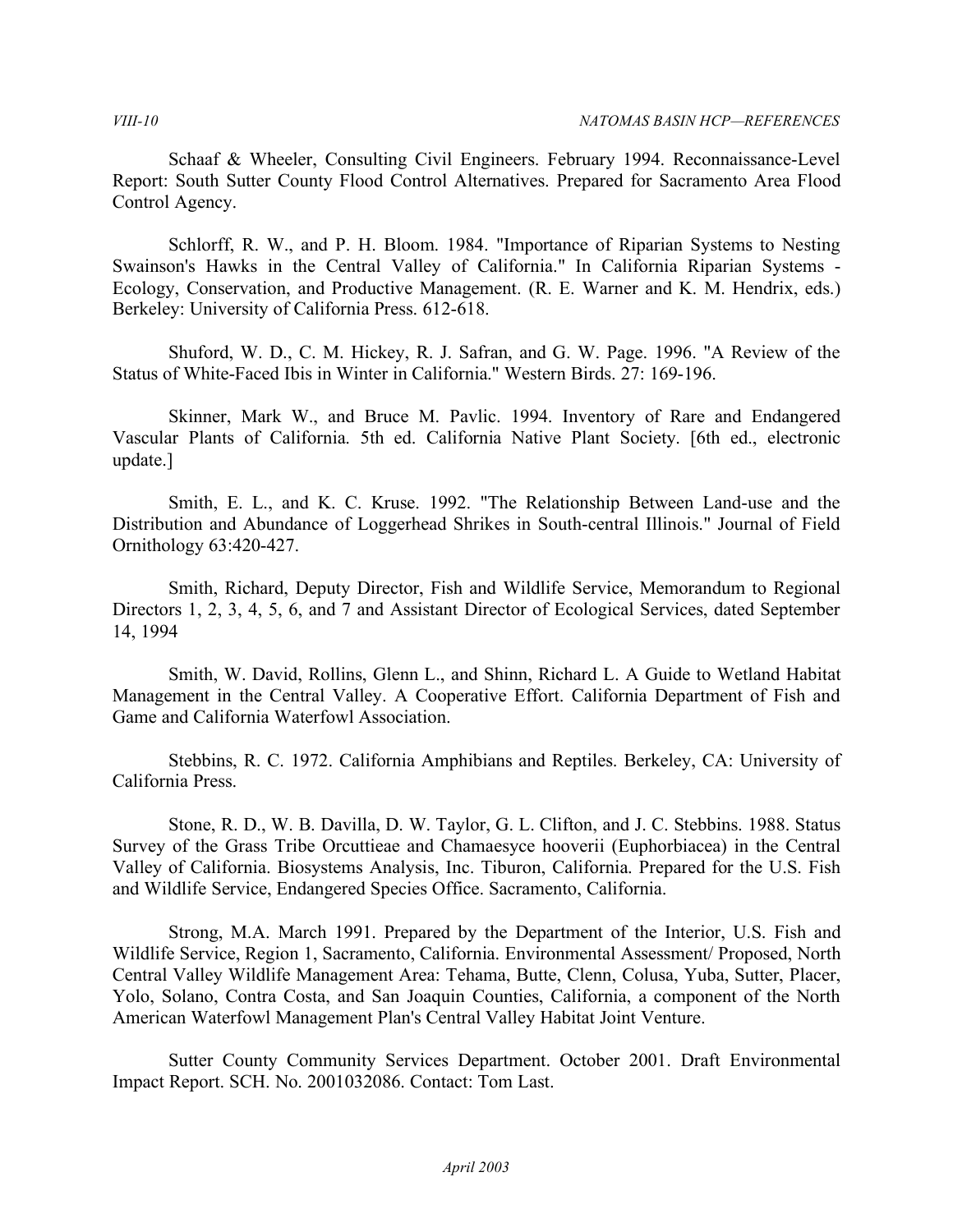Sutter County Community Services Department. August 1996. General Plan 2015 Final Environmental Impact Report. SCH. No. 96012026. Contact: Tom Last.

 Sutter County Community Services Department. November 25, 1996. General Plan 2015 Policy Document.

 Sutter County Community Services Department. October 2001. Draft South Sutter County Specific Plan. Volume I.

 Swainson's Hawk Technical Advisory Committee (SHTAC). 2001. Nesting Swainson's Hawks (Buteo swainsoni) in the Natomas Basin Habitat Conservation Plan Area. 2001 Annual Survey Results. Prepared for the Natomas Basin Conservancy. Sacramento, California.

 SHTAC. 2000. Nesting Swainson's Hawks (Buteo swainsoni) in the Natomas Basin Habitat Conservation Plan Area. 2000 Annual Survey Results. Prepared for the Natomas Basin Conservancy. Sacramento, California.

 U.S. Army Corps of Engineers, Sacramento District, South Pacific Division. December 1991. Feasibility Report Appendices: American River Watershed Investigation, California, Vol. 6 - Appendix S, Part I.

 \_\_\_\_\_\_\_\_. December 1991. Feasibility Report Appendices: American River Watershed Investigation, California, Vol. 7 - Appendix S, Part 2.

 U.S. Department of the Interior, Fish and Wildlife Service. February 1991. American River Watershed Investigation, a detailed report on Fish and Wildlife Resources.

 U.S. Department of the Interior, Fish and Wildlife Service. Preliminary Draft Handbook for Habitat Conservation Planning and Incidental Take Permit Processing. Sept. 15, 1994.

 U.S. Fish and Wildlife Service. 1991. Sacramento River Swainson's hawk nesting population study, 1990. Unpubl. Rep. dated June 1991. Fish and Wildlife Enhancement Field Office, Sacramento, California. 59 pp.

 U.S. Fish and Wildlife Service. 1993. Sacramento River Swainson's hawk nesting population study, 1991. Unpubl. Rep. dated February 1993. Fish and Wildlife Enhancement Field Office, Sacramento, California. 64 pp.

 U.S. Fish and Wildlife Service. 1994a. Final Rule on Determination of Endangered Status for the Conservancy Fairy Shrimp, Longhorn Fairy Shrimp, and the Vernal Pool Tadpole Shrimp; and Threatened Status for the Vernal Pool Fairy Shrimp, Federal Register Volume 59, Number 180, Monday Sept. 19, 1994.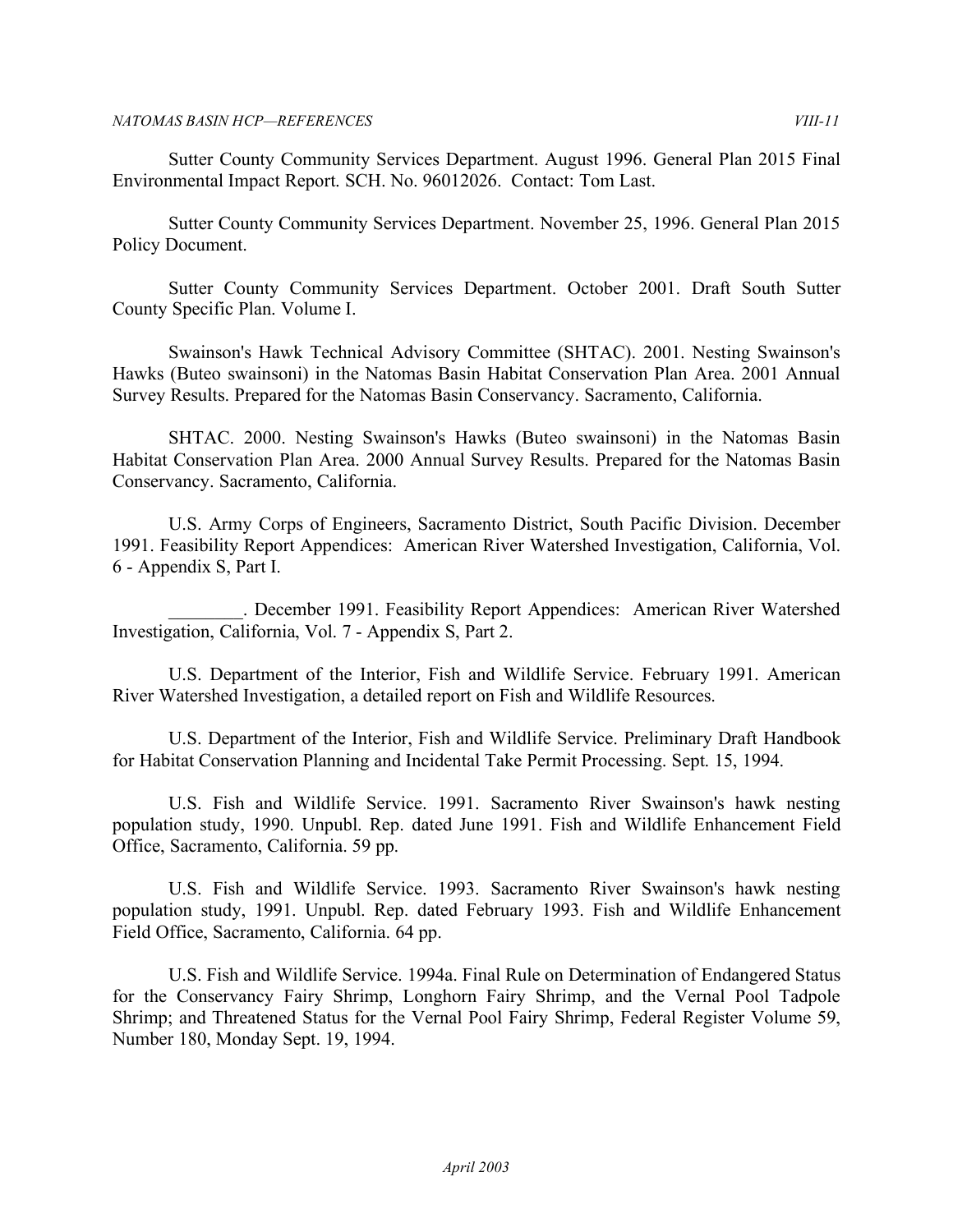U.S. Fish and Wildlife Service. 1994b. Sacramento River Swainson's hawk nesting population study, 1992. Unpubl. Rep. dated April 1994. Fish and Wildlife Enhancement Field Office, Sacramento, California. 70 pp.

 U.S. Fish and Wildlife Service. 1999. Draft Recovery Plan for the Giant Garter Snake (Thamnopsis gigas). U. S. Fish and Wildlife Service, Portland, Oregon. ix+ 192 pp.

 U.S. Fish and Wildlife Service (USFWS). 2001. Final Environmental Impact Statement for the Metro Air Park Habitat Conservation Plan. Sacramento, California. July.

 U.S. Fish and Wildlife Service (USFWS). 1999. Conservation Guidelines for the Valley Elderberry Longhorn Beetle. Updated July 9.

 U.S. Fish and Wildlife Service (USFWS). 1997a. Environmental Assessment for the Issuance of an Incidental Take Permit Under Section 10(a)(1)(B) of the Endangered Species Act for the Natomas Basin Habitat Conservation Plan. Sacramento, California. June.

 U.S. Fish and Wildlife Service (USFWS). 1997b. Programmatic Formal Consultation for U.S. Army Corps of Engineers 404 Permitted Projects with Relative Small Effects on the Giant Garter Snake within Butte, Colusa,Glenn, Fresno, Merced, Sacramento, San Joaquin, Solano, Stanislaus, Sutter and Yolo Counties, California. Sacramento Fish and Wildlife Office. November.

 U.S. Fish and Wildlife Service (USFWS) 1996b. Programmatic Formal Endangered Species Act Consultation on Issuance of 404 Permits for Projects with Relatively Small Effects on Listed Vernal Pool Crustaceans Within the Jurisdiction of the Sacramento Field Office, California. Sacramento, California. February 28, 1996.

 U.S. Fish and Wildlife Service (USFWS). 1991b. Aleutian Canada Goose Recovery Plan. U.S. Fish and Wildlife Service, Anchorage, Alaska.

 U.S. Fish and Wildlife Service (USFWS). 1984. Recovery Plan for the Valley Elderberry Longhorn Beetle. Endangered Species Program. Portland, Oregon.

 U.S. Fish and Wildlife Service (USFWS) and National Marine Fisheries Service (NMFS). 1996. Habitat Conservation Planning Handbook. November.

 University of California Agricultural Issues Center. April 1994. Maintaining the Competitive Edge in California's Rice Industry (Revised).

 University of California Cooperative Extension. 1992. Sample Costs to Produce Rice in Sutter, Yuba, Placer and Sacramento Counties.

 University of California Cooperative Extension. Division of Agricultural and Natural Resources. Rice Irrigation Systems for Tailwater Management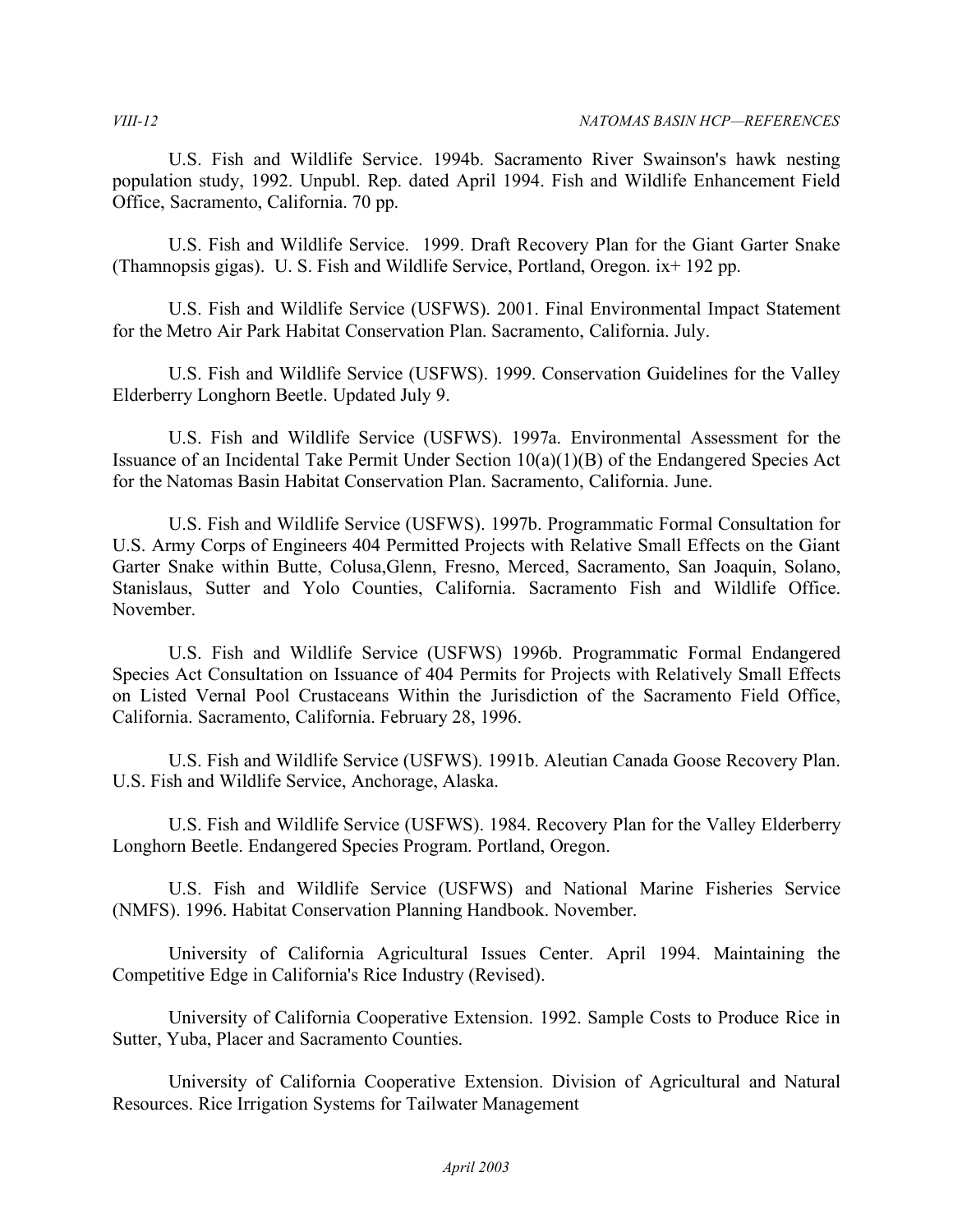USA Rice Council. Facts About USA Rice.

 Western Ecological Services Company, Inc. (WESCO). December 10, 1991. Environmental Attributes of Rice Cultivation in California. Prepared for California Rice Promotion Board. CRPB 9001.

 Western Ecological Services Company, Inc. (WESCO). May 1992. Special Status Wildlife Species Use of Rice Cultivation Lands in California's Central Valley. CRIA 9201.

 The Wildlife Society, Chapter 14, Habitat Manipulation Practices (¥oakum, J., and Dasmann, W.P.). 1969. Pages: 215-221.

 Wylie, Glenn D. U.S. Geological Survey. Investigations of Giant Garter Snakes in the Natomas Basin: 2000 Field Season. December 21, 2000.

 Wylie, G. D. and M. L. Casazza. 2000. Investigations of Giant Garter Snakes in the Natomas Basin: 1998-1999. USGS, Western Ecological Research Center, Dixon Field Station. Dixon, California.

 Wylie, G. D., M. Cassaza, and J. K. Daugherty. 1997. 1996 Progress Report for the Giant Garter Snake Study. Preliminary report, U.S. Geological Survey, Biological Resources Division.

 Zeiner, D. C., W. F. Laudenslayer, and K. E. Mayer, eds. 1988. California's Wildlife. Vol. I. Amphibians and Reptiles. California Statewide Wildlife Habitat Relationships System, California Department of Fish and Game. Sacramento, CA.

 Zeiner, D. C., W. F. Laudenslayer, K. E. Mayer, and M. White, eds. 1990a. California's Wildlife. Volume III. Mammals. California Statewide Wildlife Habitat Relationships System, California Department of Fish and Game. Sacramento, CA.

 Zeiner, D. C., W. F. Laudenslayer, K. E. Mayer, and M. White, eds. 1990b. California's Wildlife. Vol. II. Birds. California Statewide Wildlife Habitat Relationships System, California Department of Fish and Game. Sacramento, CA.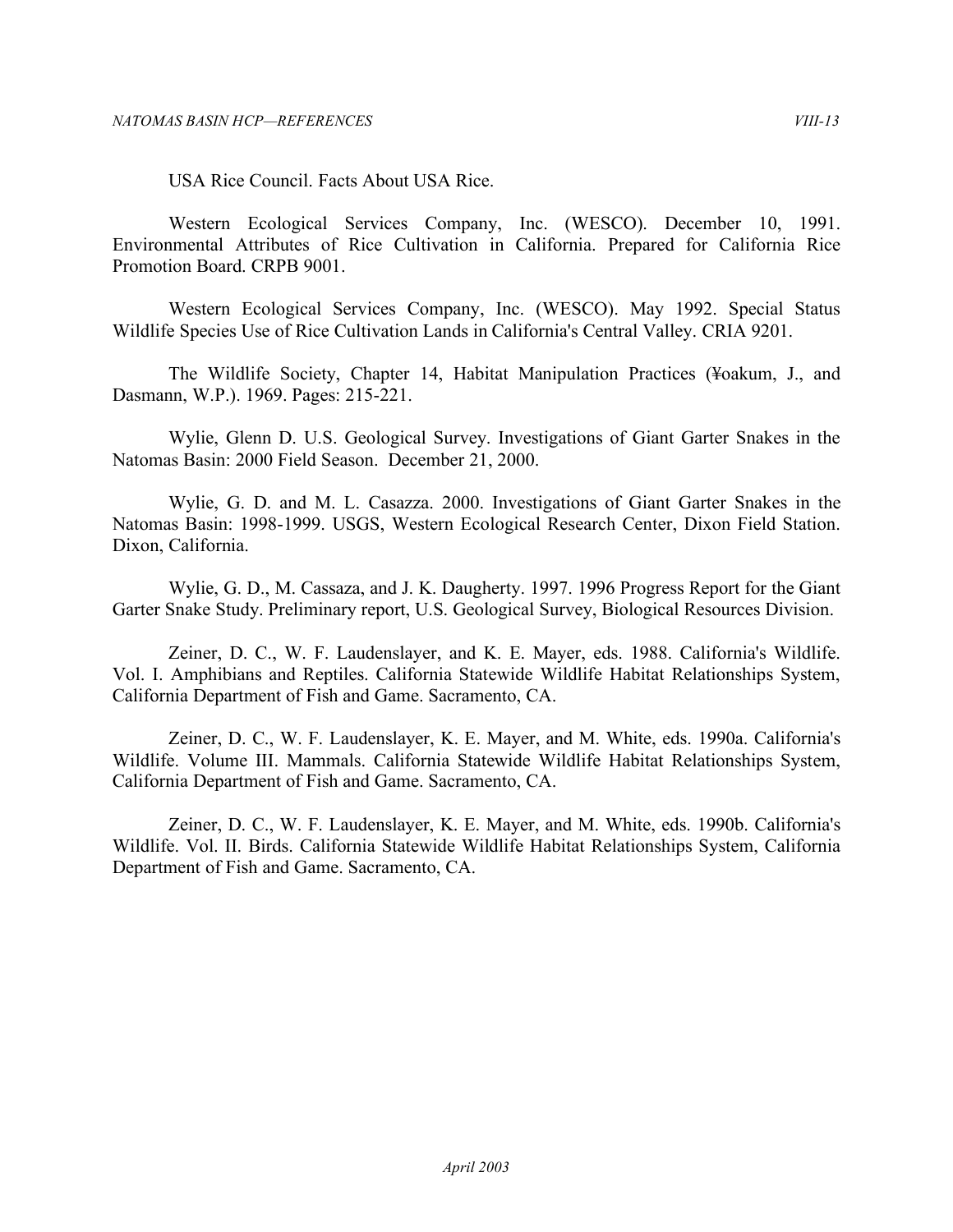#### **B. PERSONS AND ORGANIZATIONS CONSULTED**

Congressman Vic Fazio

Congressman Robert Matsui

Colette Johnson-Schulke

- Law Offices of Gregory D. Thatch Greg Thatch Michael Devereaux
- U.S. Fish and Wildlife Service Cay Goude Mike Horton William Lehman Steve Morey Peter Sorenson Tara Wood Kelly Hornaday Lori Rinek Vicki Campbell Wayne White
- U.S. Department of the Interior Lynn Cox Regular Solicitor
- National Biological Survey Tim Graham Glenn Wylie
- U.S. Army Corps of Engineers Tom Cavanaugh

 California Department of Fish and Game Dave Zezulak John Brode Edward Ohara Terry Roscoe Jeff Finn Jenny Marr John Mattox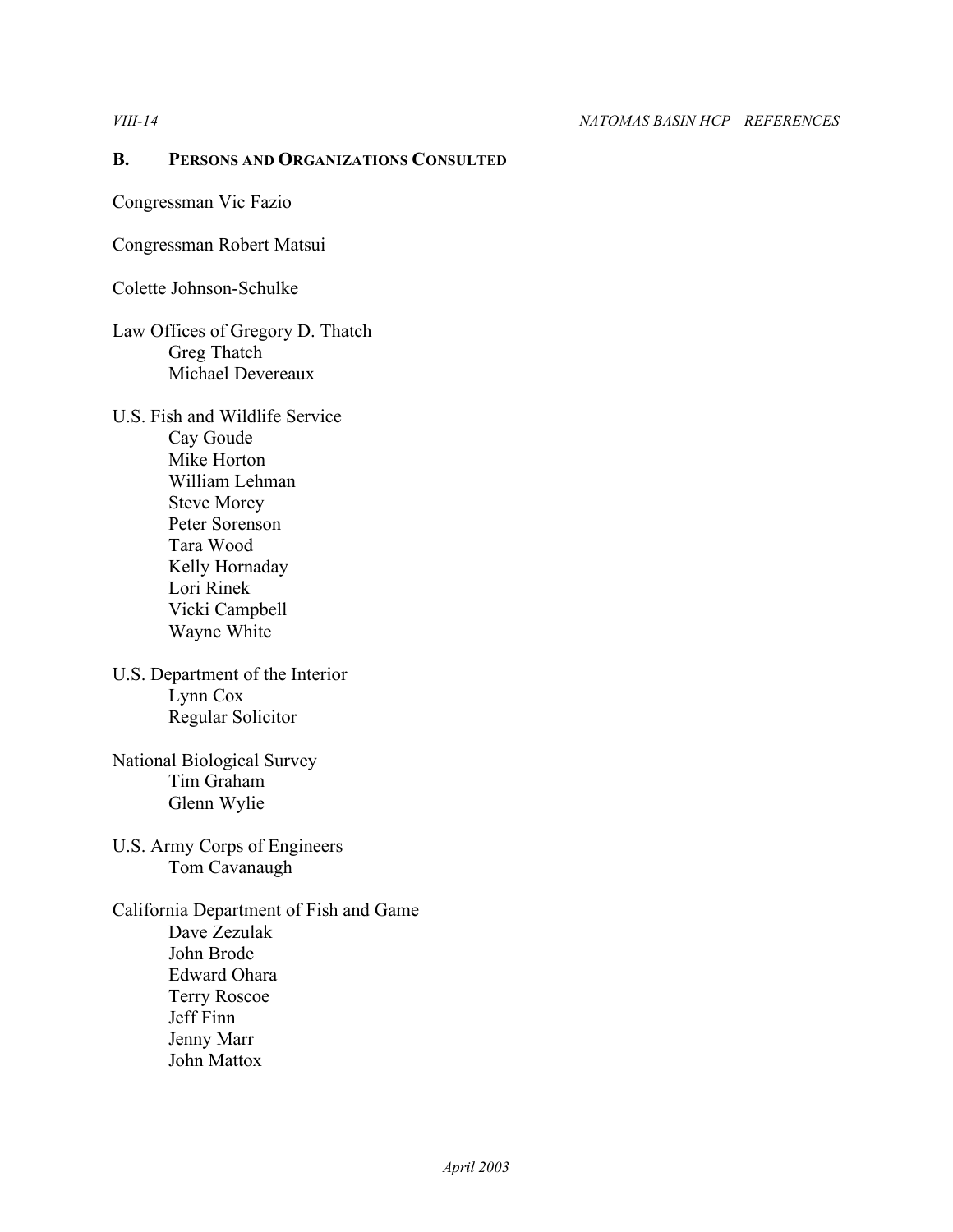Natomas Central Mutual Water Company Reclamation District No. 1000 Bennett Brothers Ranch City of Sacramento Terry Moore Bill Carnazzo Carol Shearly Thomas Lee Grace Hovey Sacramento County Metropolitan Airport Larry Kozub Rob Leonard John Febo Sutter County Larry Combs Rich Hall Jeff Pemstein Paul Junker Peter Hughes Jim Clifton Metro Air Park Bob Klagge Gerry Kamilos Cribbs and Associates Hal Cribbs Remy-Thomas Tina Thomas AKT Development Eleni Tsakopoulos Pacific-Teal Development Terry Teeple Frank Bennett Montna Farms Alfred Montna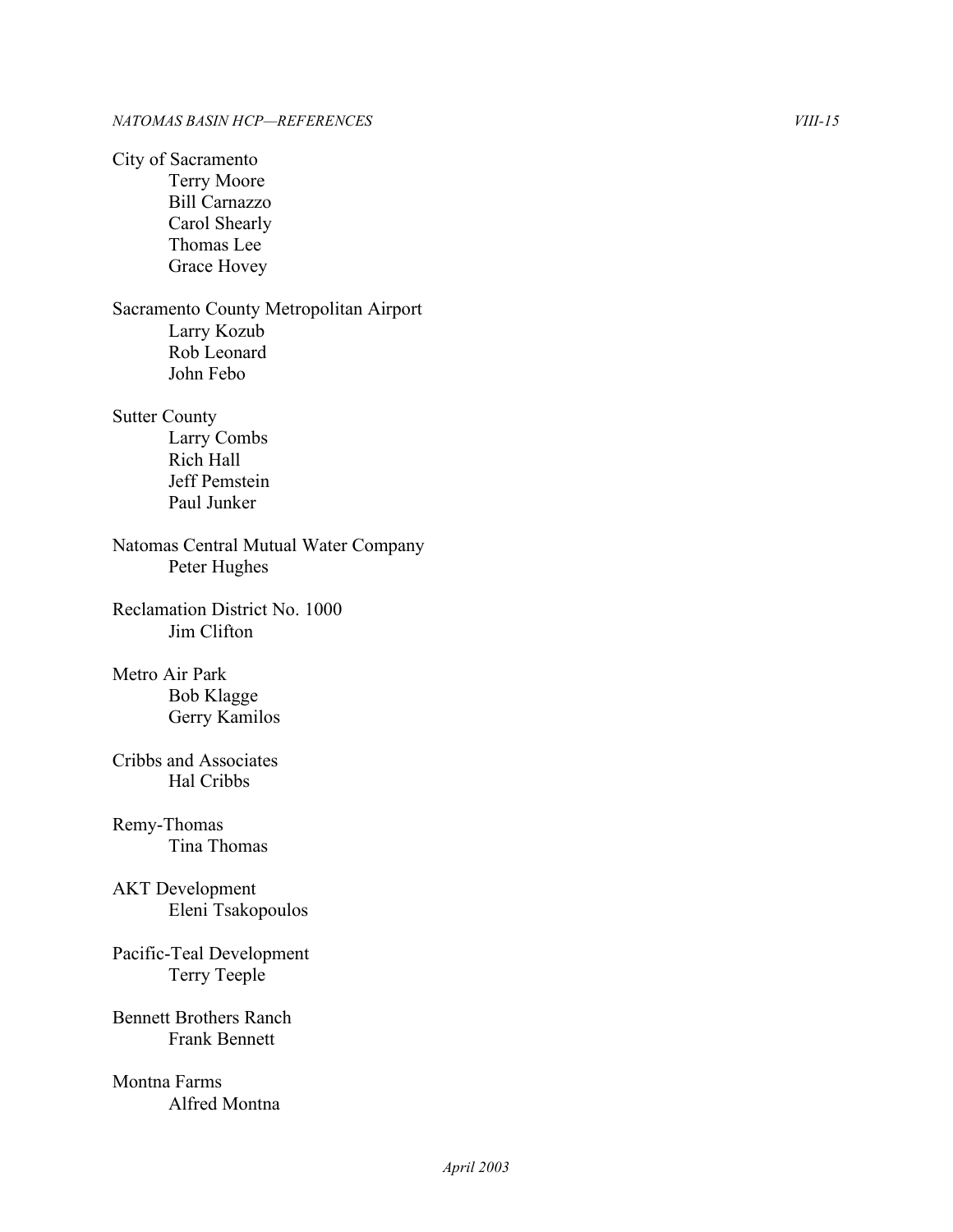#### *VIII-16 NATOMAS BASIN HCP—REFERENCES*

### California Rice Industry Robert Herkert Kati Buehler

### Ducks Unlimited, Inc. Fredreric A. Reid, Ph.D.

National Audubon Society Glen Olson

 Set Wings, Ltd. Ilson New

 Downey, Brand, Seymour & Rohwer Patrick Mitchell Wendy Anderson

Swainson's Hawk Technical Advisory Committee Jim Estep

 U.S. Geological Survey Glenn D. Wylie

Jones and Stokes Jim Estep

Morrison and Foerster Alicia Guerra Clark Morrison

Planning and Dynamics Group Trish Davey

### **C. REPORT PREPARERS**

### **1. Document Revision and Preparation**

Pacific Municipal Consultants 10411 Old Placerville Road, Suite 210 Sacramento, CA 95827 Tel: (916) 361-8384 Fax: (916) 361-1574